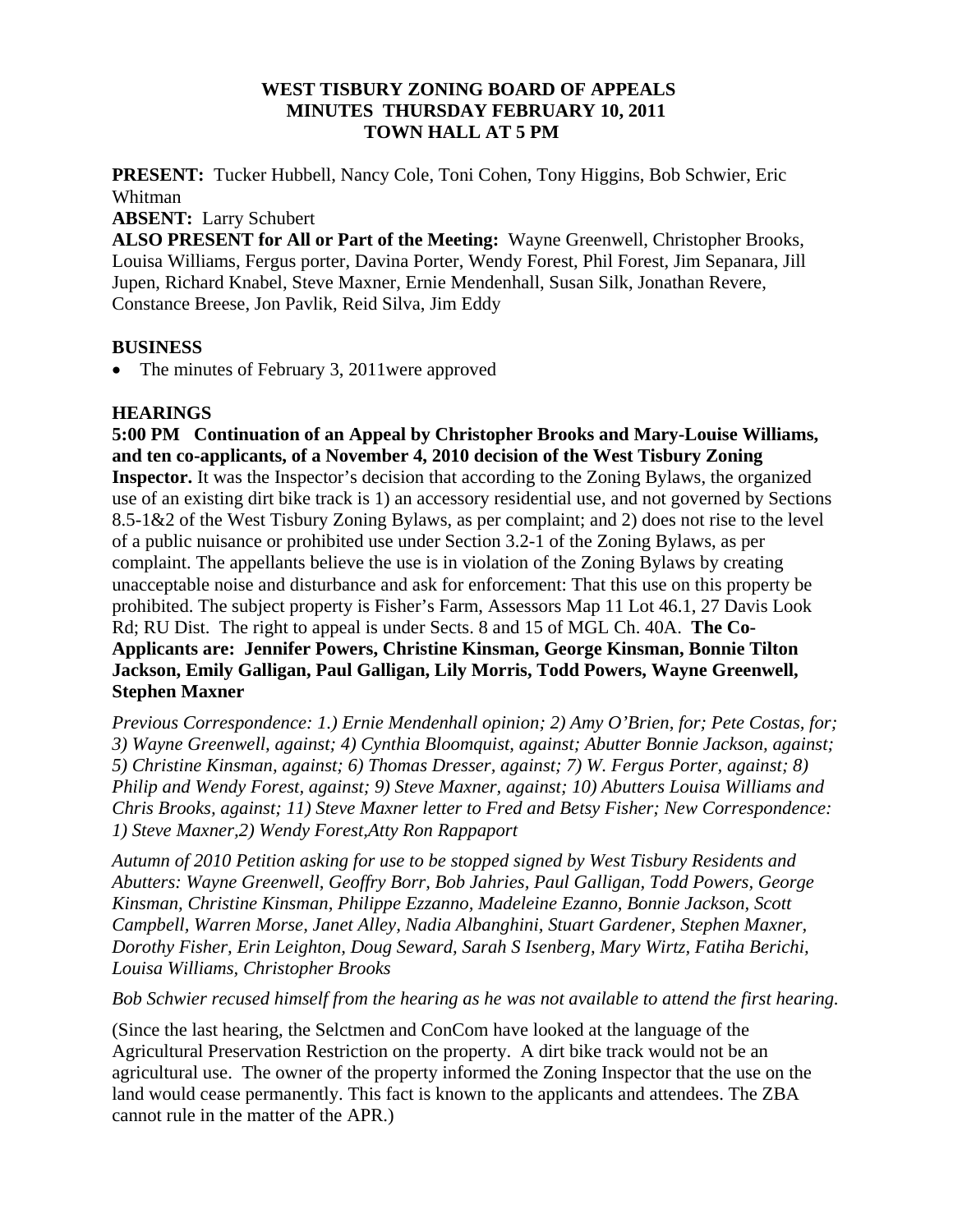Attorney Rappaport wrote that the group of riders was basically a membership club that would need to apply for a Special Permit and that the use was not subordinate and customarily incidental to the primary use of the land which is agricultural. Attorney Rapaport wrote a footnote explaining that the nuisance issues were not covered by his letter as this is a fact dependent issue and not part of the ZBA's request to him. Wayne Greenwell questioned why, as their petition established that there was substantial noise. Tucker said that should there be an application for a dirt bike track, the noise issue would be addressed. By the time the Board had an application, the use had ceased, although some ZBA members did informally listen from various vantage points. Davina Porter said you would need to recreate the noise. Did Ernie Mendenhall measure sound levels when he made his decision? No he had not. Gus Porter said the town could borrow equipment from State entities. The ZBA told him that they can borrow equipment from MA DEP, but to do a good and fair job, it is quite an involved process needing expertise.

There being no further comment, the hearing was closed and the meeting re-opened. Nancy Cole reasoned that the use should have been granted by Special Permit in the first place. Eric Whitman said this appeal is a good example of how a hearing would go if someone applied for this use in a general area. It's too noisy; that the Board acts in the interest of the Town's people, and in this case the testimony overwhelmingly is that the use rises to the level of nuisance. The Board voted to overturn the Zoning Inspectors opinion, citing that the use was a public nuisance and that the use was not incidental and customary to, in this case, an agricultural use. Section 8.5-1 does not apply, but 8.5-2 does. A cease and desist order should be issued.

Nancy Cole said she was impressed at how civil and thoughtful the first, large, hearing had been, with both sides working hard to understand each other. Board members agreed.

**5:40 PM Continuation from March 11 & 17, 2010 and March 3, 2011 (not the required quorum on this date) of an application by Reid Silva on behalf of Big Sky Tents for a Special Permit** for a 9,600 sq ft structure for the business use of renting equipment for weddings, parties and other functions. **The proposal has received Martha's Vineyard Commission approval with conditions.** Sects. 3.1-1 and 9.2-2 of the Zoning Bylaw; 90 Dr Fisher Rd; Map 21 Lot 12; 1 ac.; Light Industrial District. *Previous correspondence: 1) Abutter William Coogan; 2) Constance Breese and John Pavlik;* 

Reid Silva said there had not been many changes made by the MVC to the original plans. A lot of conditions had been placed however: They have to develop and submit specific landscaping, building and lighting plans, for example. They'd done the original plans with a broad brush while waiting for approval of the concept. They need to attend to trim detail for the building and how to break up the outside walls, etc. They need to show berms and concrete rap on their landscaping plans as ways to contain runoff.

Connie Breese had questions regarding the use by Monte Bizarro's Co., and Big Sky of Pine Hill and Dr Fisher Roads. Who will pay for upkeep of the roads and will the businesses pay their fair share. Bizarros is conditioned by the Planning board to upkeep the road. It was said that Jim Eddy would only have responsibility for Dr. Fisher Rd not Pine Hill. Board members agreed the businesses should pay a proportionately larger share, but that it should be laid out within a private road association agreement that they all should form. Connie Breese asked that it be made a condition that Big Sky pays their fair share of maintenance fees. The Board suggested they form a road association.

Connie mentioned that part of Monte's fence was down. She was told to let Ernie Mendenhall know, and to call Monte too. He should fix it. Connie said that the 3 acre subdivision of Peter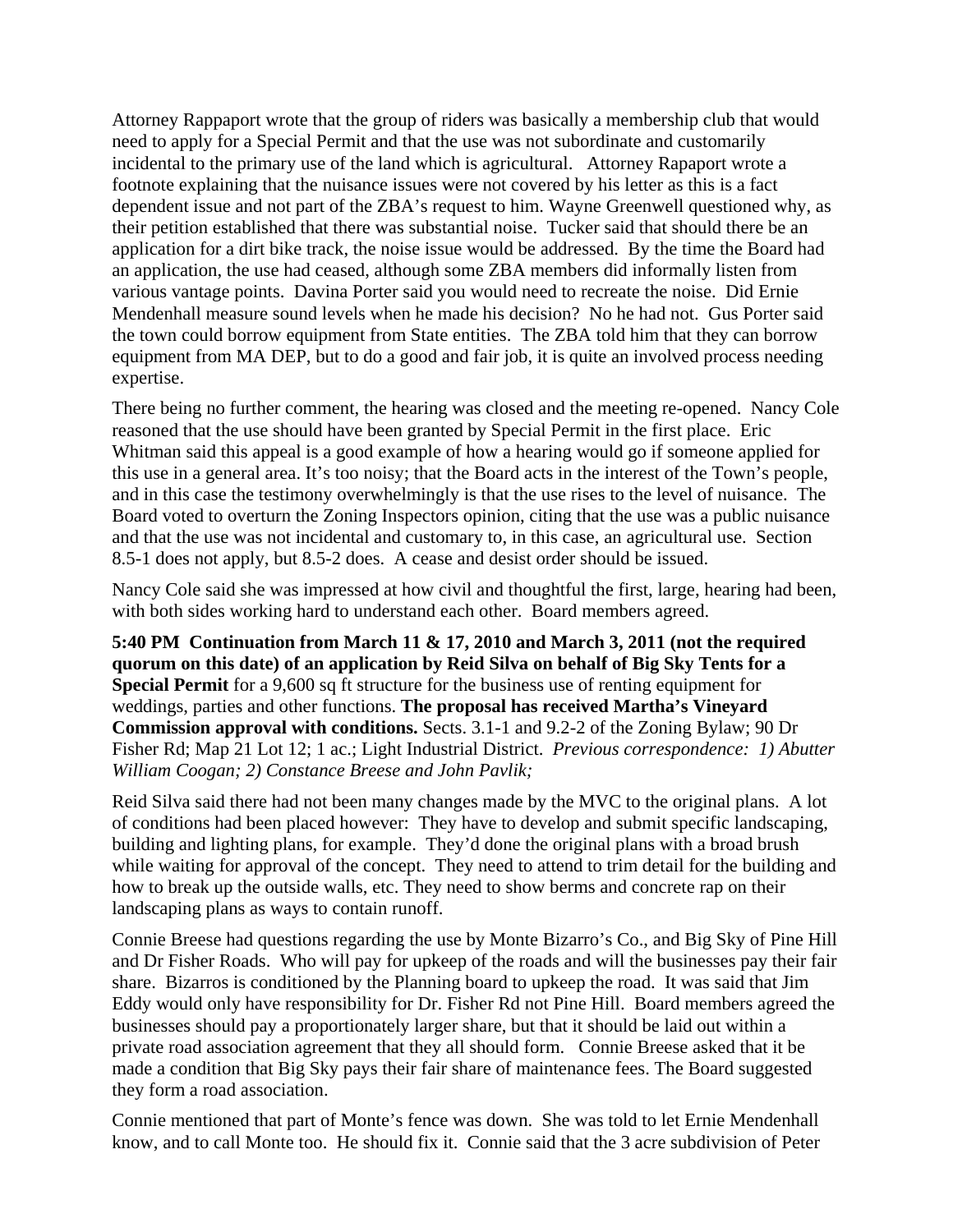Williams property should have been sent to the MVC by the Planning Board, but it wasn't. Lighting was discussed, the merits of motion sensor v. timer. Big Sky will have to conform to the Zoning bylaws in any case. The hearing was closed and the meeting resumed. The following findings and conditions resulted from the hearing:

- 1) The probable benefits of the proposed development would exceed probable detriments. The use as conditioned will not have a negative impact on abutting and nearby residential properties. The building and use are consistent with what is allowed in the Light Industrial District. The building and use will be relatively modest compared to other permitted uses in the Light Industrial District. The business is most active between mid-May and mid-October.
- 2) Relevant to other possible light industrial uses, this proposed use will have minimal impact on the environment. The previous owner had clear-cut the property: This proposal will restore some of the vegetation and will utilize a landscaping and screening plan.
- 3) The applicant reduced the size from 10,000 sq ft to 9,600 sq ft.
- 4) The lighting will be consistent with the lighting requirements of the West Tisbury Zoning Bylaw. A final lighting plan will be submitted.
- 5) A proposed easement for the abutting company, Bizarro Brothers, to use as an alternative entrance to their lot will reduce traffic along Pine Hill Road.
- 6) The building is now on the opposite side of the lot than first proposed, which will in effect screen and mute business activity and traffic on the light industrial lots in the area. The building will be large, but is not over the size of what may be permitted in the Light Industrial District. The building's size will help block noise, sight and activity from the more industrial uses in the district from nearby residents.
- 7) The building will make setbacks. The applicant has agreed that the façade will be a mixture of shingles and clapboard and other effects. The applicant lowered the height from 33' to 26', changing the pitch to accommodate, then agreed to change the pitch to a less commercial looking one, adding a little height to the 26'. Final plans will be submitted to the ZBA for approval
- 8) Vegetation in the form of staggered evergreens will be planted along the Dr Fisher Road and Pine Hill Road sides of the lot. A detailed landscaping plan will be submitted.
- 9) The construction applied for will not be substantially more detrimental to the neighborhood and Town, and the construction is in harmony with similar development in the neighborhood and town in scope, size, and design.
- 10) The application met the Review Criteria of Section 9.2-2 of the West Tisbury Zoning Bylaws.

## **Conditions:**

- **1. The Martha's Vineyard Commission's decision dated December 13, 2010 regarding the property shall be made a part of this Special Permit. Each and every condition set forth therein is hereby incorporated by reference in this decision and made a condition thereof. Copies of plans approved by the MVC must be submitted to the ZBA.**
- **2.** Detailed landscaping, building and lighting plans as conditioned and approved by the MVC must be submitted and approved by the ZBA before a Building Permit may be granted.
- 3. The landscaping must be in place before a Certificate of Occupancy may be granted.